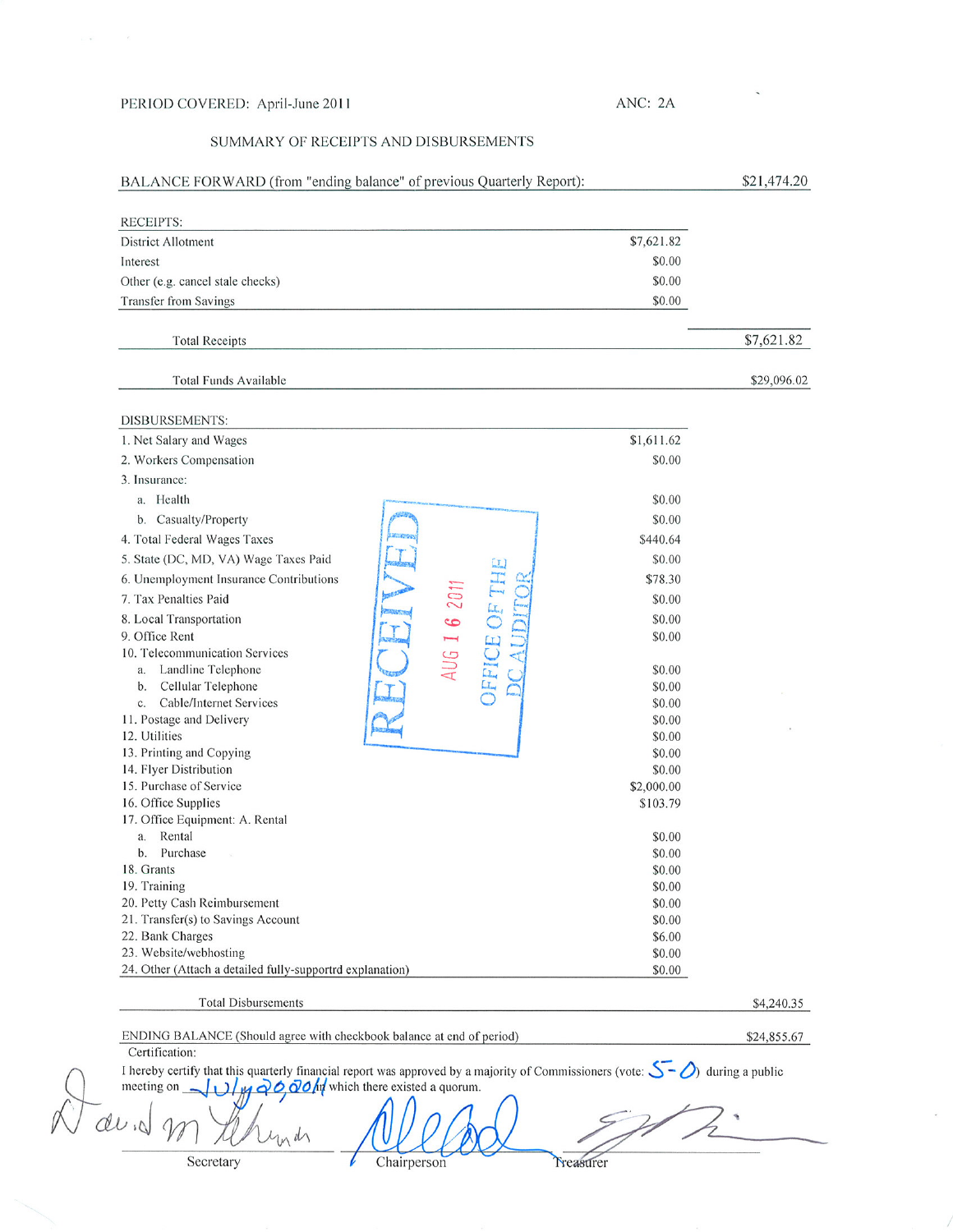## $2a$

 $\ddot{\phantom{0}}$ 

| CHECK # | DATE           | <b>PAYEE</b>                             | <b>AMOUNT</b> | CATEGORY       | <b>PURPOSE</b> | DATE APPROVED |
|---------|----------------|------------------------------------------|---------------|----------------|----------------|---------------|
| 1268    |                | 4/13/2011 John Alexander Williams        | \$805.81      |                |                |               |
| 1269    |                | 4/13/2011 John Alexander Williams        | \$40.59       | 16             |                |               |
| 1270    |                | 4/13/2011 DC Dept of Employment Service  | \$78.30       | $6^{\circ}$    |                |               |
| 1271    |                | 4/13/2011 US Treasury                    | \$440.64]     | $\overline{4}$ |                |               |
| 1272    |                | 4/13/2011 Hunton & Williams Invoice 7329 | \$2,000.00    | 15             |                |               |
| 1273    |                | 5/1/2011 John Alexander Williams         | \$31.45]      | 16             |                |               |
| 1274    |                | 5/1/2011 John Alexander Williams         | \$805.81      | $\mathbf{1}$   |                |               |
|         |                | 5/31/2011 Bank of America - Check Image  | \$3.00        | 22             |                |               |
| 1275    | 5/18/2011 VOID |                                          | \$0.00        | 24             |                |               |
| 1276    |                | 6/15/2011 John Alexander Williams        | \$31.75]      | 16             |                |               |
|         |                | 6/30/2011 Bank of America - Check Image  | \$3.00        | 22             |                |               |
|         |                |                                          |               |                |                |               |
|         |                |                                          |               |                |                |               |
|         |                |                                          |               |                |                |               |
|         |                |                                          |               |                |                |               |
|         |                |                                          |               |                |                |               |
|         |                |                                          |               |                |                |               |
|         |                |                                          |               |                |                |               |
|         |                |                                          |               |                |                |               |
|         |                |                                          |               |                |                |               |
|         |                |                                          |               |                |                |               |
|         |                |                                          |               |                |                |               |
|         |                |                                          |               |                |                |               |
|         |                |                                          |               |                |                |               |
|         |                |                                          |               |                |                |               |
|         |                |                                          |               |                |                |               |